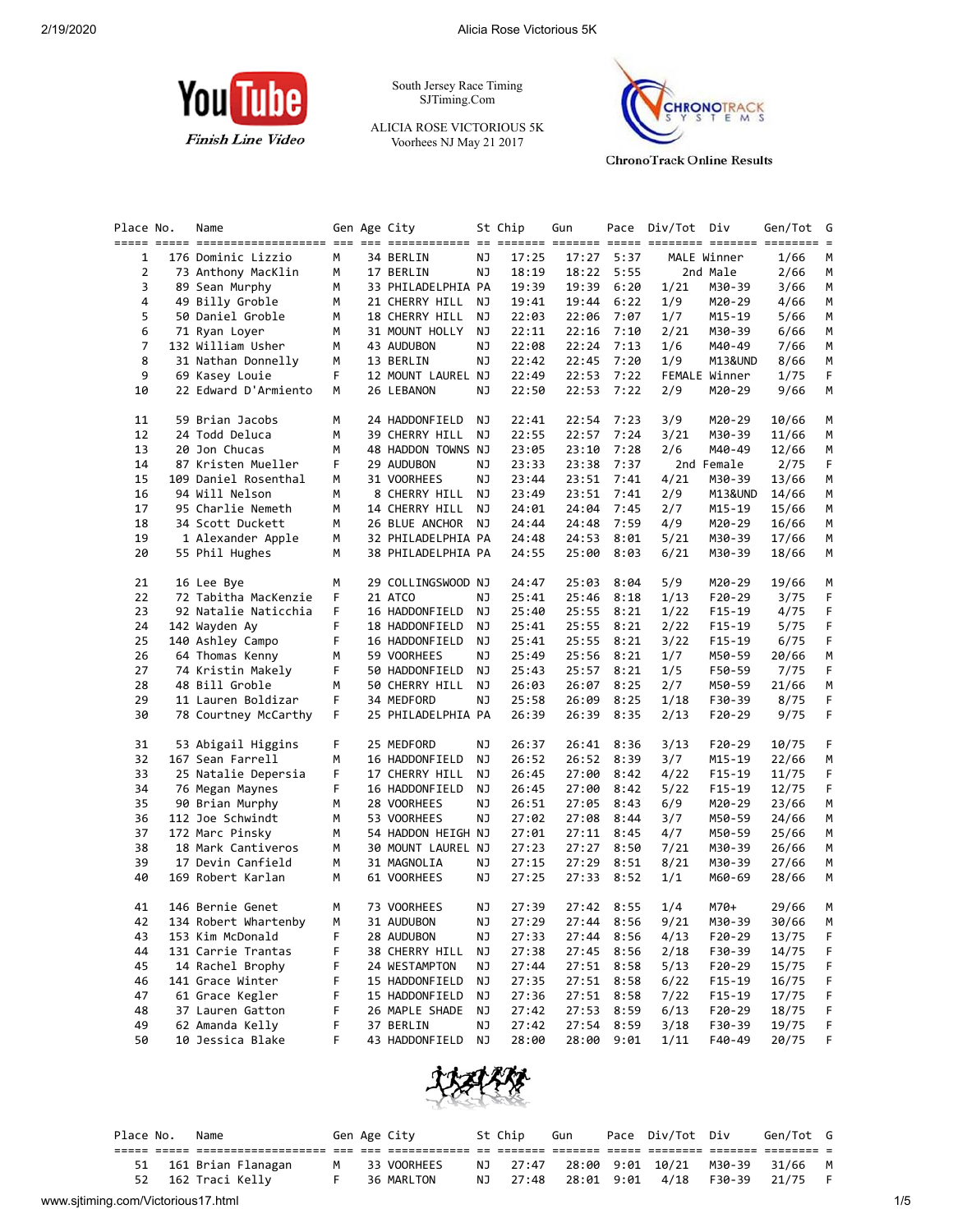| 53  | 171 Jeff Boldizar     | M  | 36 MEFORD          | NJ        | 27:52 | 28:04       | 9:02 | 11/21 | M30-39   | 32/66 | М |
|-----|-----------------------|----|--------------------|-----------|-------|-------------|------|-------|----------|-------|---|
| 54  | 60 Ronald Jasper      | М  | 47 PENNSAUKEN      | ΝJ        | 28:28 | 28:34       | 9:12 | 3/6   | M40-49   | 33/66 | М |
| 55  | 80 Brandon McClernan  | М  | 16 VOORHEES        | ΝJ        | 28:33 | 28:38       | 9:13 | 4/7   | M15-19   | 34/66 | М |
| 56  | 65 Jade Kenny         | F  | 16 VOORHEES        | <b>NJ</b> | 28:38 | 28:44       | 9:15 | 8/22  | $F15-19$ | 22/75 | F |
| 57  | 66 Madison Lavine     | F. | 15 HADDONFIELD     | NJ        | 28:34 | 28:50       | 9:17 | 9/22  | $F15-19$ | 23/75 | F |
| 58  | 127 Riley Smith       | F  | 14 HADDONFIELD     | <b>NJ</b> | 28:35 | 28:50       | 9:17 | 10/22 | $F15-19$ | 24/75 | F |
| 59  | 29 Catelyn Dietrich   | F  | 19 SOUTHAMPTON     | ΝJ        | 28:50 | 28:50       | 9:17 | 11/22 | F15-19   | 25/75 | F |
| 60  | 125 Emily Smart       | F  | 14 HADDONFIELD     | NJ        | 28:40 | 28:51       | 9:18 | 12/22 | $F15-19$ | 26/75 | F |
|     |                       |    |                    |           |       |             |      |       |          |       |   |
| 61  | 122 Phil Smart        | М  | 55 HADDONFIELD     | ΝJ        | 28:43 | 28:54       | 9:18 | 5/7   | M50-59   | 35/66 | М |
| 62  | 68 Patrick Lippincott | М  | 70 WENONAH         | <b>NJ</b> | 29:01 | 29:10       | 9:24 | 2/4   | M70+     | 36/66 | М |
| 63  | 77 Stef McCarthy      | F  | 46 CHERRY HILL     | NJ        | 28:58 | 29:10       | 9:24 | 2/11  | F40-49   | 27/75 | F |
| 64  | 97 Michelle Nocito    | F  | 40 VOORHEES        | NJ        | 28:58 | 29:10       | 9:24 | 3/11  | F40-49   | 28/75 | F |
| 65  | 54 Nathana Hirsch     | F  | 49 HADDONFIELD     | <b>NJ</b> | 29:09 | 29:16       | 9:26 | 4/11  | F40-49   | 29/75 | F |
| 66  | 137 Stu Zucker        | м  | 39 CHERRY HILL     | <b>NJ</b> | 29:27 | 29:30       | 9:30 | 12/21 | M30-39   | 37/66 | М |
| 67  | 154 Louise Dibiase    | F  | 61 FRANKLINVILL NJ |           | 29:20 | 29:32       | 9:31 | 1/3   | F60-69   | 30/75 | F |
| 68  | 63 Kristi Kenny       | F  | 23 EMERSON         | NJ        | 29:13 | 29:34       | 9:31 | 7/13  | F20-29   | 31/75 | F |
| 69  | 84 Benjamin Molinas   | М  | 24 BELMAR          | ΝJ        | 29:08 | 29:34       | 9:31 | 7/9   | M20-29   | 38/66 | М |
| 70  | 170 Dana Flasser      | F. | 24 SHAMONG         | NJ        | 29:32 | 29:39       | 9:33 | 8/13  | F20-29   | 32/75 | F |
|     |                       |    |                    |           |       |             |      |       |          |       |   |
| 71  | 133 Billy Usher       | М  | 10 AUDUBON         | ΝJ        | 29:27 | 29:42       | 9:34 | 3/9   | M13&UND  | 39/66 | М |
| 72  | 152 Lauaren Nicosia   | F  | 34 BRIDGETON       | ΝJ        | 29:47 | 30:00       | 9:40 | 5/18  | F30-39   | 33/75 | F |
| 73  | 106 Tom Reilly        | м  | 30 PHILADELPHIA PA |           | 30:05 | 30:16       | 9:45 | 13/21 | M30-39   | 40/66 | М |
| 74  | 51 Jacklin Gulino     | F  | 30 MARLTON         | NJ        | 30:35 | 30:42       | 9:53 | 6/18  | F30-39   | 34/75 | F |
| 75  | 96 Stephanie Nemeth   | F  | 17 CHERRY HILL     | ΝJ        | 30:42 | 30:46 9:54  |      | 13/22 | $F15-19$ | 35/75 | F |
| 76  | 79 Janet McClernan    | F  | 52 VOORHEES        | ΝJ        | 30:59 | 31:05 10:01 |      | 2/5   | F50-59   | 36/75 | F |
| 77  | 130 Joanne Swift      | F  | 57 MARLTON         | ΝJ        | 30:56 | 31:06 10:01 |      | 3/5   | F50-59   | 37/75 | F |
| 78  | 32 Dennis Dool        | M  | 50 WILDWOOD        | NJ        | 30:46 | 31:15 10:04 |      | 6/7   | M50-59   | 41/66 | M |
| 79  | 5 Caroline Beckett    | F  | 18 HADDONFIELD     | NJ        | 31:07 | 31:21 10:06 |      | 14/22 | $F15-19$ | 38/75 | F |
| 80  | 102 Katie Pileggi     | F  | 18 HADDONFIELD     | NJ        | 31:07 | 31:22 10:06 |      | 15/22 | $F15-19$ | 39/75 | F |
|     |                       |    |                    |           |       |             |      |       |          |       |   |
| 81  | 4 Matigan Bayer       | F  | 16 HADDONFIELD     | NJ        | 31:07 | 31:22 10:06 |      | 16/22 | $F15-19$ | 40/75 | F |
| 82  | 98 Bella Nugent       | F  | 18 HADDONFIELD     | NJ        | 31:07 | 31:22 10:06 |      | 17/22 | $F15-19$ | 41/75 | F |
| 83  | 70 Jaimee Loyer       | F  | 32 MOUNT HOLLY     | ΝJ        | 31:32 | 31:42 10:13 |      | 7/18  | F30-39   | 42/75 | F |
| 84  | 56 Regina Iezzi       | F  | 20 SOUTHAMPTON     | NJ        | 31:47 | 31:53 10:16 |      | 9/13  | $F20-29$ | 43/75 | F |
| 85  | 67 Katie Lawrence     | F  | 34 OCEAN CITY      | <b>NJ</b> | 31:47 | 32:00 10:18 |      | 8/18  | F30-39   | 44/75 | F |
| 86  | 168 Gary Cantiveros   | М  | 28 SICKLERVILLE NJ |           | 32:43 | 32:47 10:34 |      | 8/9   | M20-29   | 42/66 | М |
| 87  | 35 Danielle Farrell   | F  | 27 HADDONFIELD     | NJ        | 32:44 | 32:53 10:35 |      | 10/13 | F20-29   | 45/75 | F |
| 88  | 99 Jeremy Orlin       | м  | 33 PHILADELPHIA PA |           | 32:53 | 33:03 10:39 |      | 14/21 | M30-39   | 43/66 | М |
| 89  | 114 Anthony Scutti    | М  | 38 VOORHEES        | ΝJ        | 33:02 | 33:18 10:43 |      | 15/21 | M30-39   | 44/66 | М |
| 90  | 119 Julie Shannon     | F  | 30 GIBBSBORO       | NJ        | 33:26 | 33:38 10:50 |      | 9/18  | F30-39   | 46/75 | F |
|     |                       |    |                    |           |       |             |      |       |          |       |   |
| 91  | 46 Kate Green         | F  | 14 HADDONFIELD     | NJ.       | 33:50 | 34:05 10:58 |      | 18/22 | $F15-19$ | 47/75 | F |
| 92  | 52 Nilima Gupta       | F  | 32 VOORHEES        | NJ        | 33:55 | 34:09 11:00 |      | 10/18 | F30-39   | 48/75 | F |
| 93  | 145 Aidan Scott       | М  | 14 CHERRY HILL     | NJ        | 34:08 | 34:17 11:02 |      | 5/7   | M15-19   | 45/66 | М |
| 94  | 58 Lisa Jacobs        | F  | 61 HADDONFIELD     | NJ        | 34:03 | 34:17 11:02 |      | 2/3   | F60-69   | 49/75 | F |
| 95  | 143 Jamie Matozzo     | F  | 37 CHERRY HILL     | <b>NJ</b> | 34:13 | 34:23 11:04 |      | 11/18 | F30-39   | 50/75 | F |
| 96  | 82 Marta McGovern     | F  | 47 MARLTON         | NJ        | 34:14 | 34:24 11:05 |      | 5/11  | F40-49   | 51/75 | F |
| 97  | 39 Dimeji Gisanrin    | М  | 36 PHILADELPHIA PA |           | 34:11 | 34:33 11:08 |      | 16/21 | M30-39   | 46/66 | М |
| 98  | 126 Marcy Smith       | F  | 64 COLLINGSWOOD NJ |           | 34:33 | 34:42 11:10 |      | 3/3   | F60-69   | 52/75 | F |
| 99  | 26 Shannon Dezeeuw    | F  | 26 HAINESPORT      | NJ        | 34:31 | 34:45 11:11 |      | 11/13 | F20-29   | 53/75 | F |
| 100 | 86 Christopher Mucci  | М  | 32 PHILADELPHIA PA |           | 34:35 | 34:47 11:12 |      | 17/21 | M30-39   | 47/66 | M |



| Place No. | Name                     |    | Gen Age City       |     | St Chip | Gun | Pace        | Div/Tot | Div      | Gen/Tot G |   |
|-----------|--------------------------|----|--------------------|-----|---------|-----|-------------|---------|----------|-----------|---|
|           | ==================       |    | ========           |     |         |     |             |         | ======   |           |   |
| 101       | 15 Ryan Burchinow        | м  | 33 VOORHEES        | ΝJ  | 34:44   |     | 34:55 11:15 | 18/21   | M30-39   | 48/66     | M |
| 102       | 21 Karen Costanzo        | F  | 50 BERLIN          | NJ  | 35:11   |     | 35:25 11:24 | 4/5     | F50-59   | 54/75     | F |
| 103       | 83 Krista Mikolajczews F |    | 39 BERLIN          | ΝJ  | 35:11   |     | 35:25 11:24 | 12/18   | F30-39   | 55/75     | F |
| 104       | 104 Erica Raizman        | F  | 27 PHILADELPHIA PA |     | 35:26   |     | 35:38 11:28 | 12/13   | $F20-29$ | 56/75     | F |
| 105       | 164 Milo Downham         | M  | 8 COLLINGSWOOD NJ  |     | 35:33   |     | 35:38 11:29 | 4/9     | M13&UND  | 49/66     | м |
| 106       | 163 David Downham        | M  | 40 COLLINGSWOOD NJ |     | 35:34   |     | 35:39 11:29 | 4/6     | M40-49   | 50/66     | M |
| 107       | 144 Steven Wallace       | М  | 28 MARLTON         | NJ. | 35:54   |     | 35:54 11:34 | 9/9     | M20-29   | 51/66     | M |
| 108       | 180 Taylor Oilin         | F  | 32 VOORHEES        | NJ. | 35:48   |     | 36:09 11:38 | 13/18   | F30-39   | 57/75     | F |
| 109       | 129 Margot Sottosanti    | F. | 27 WILLOW GROVE PA |     | 35:55   |     | 36:13 11:40 | 13/13   | $F20-29$ | 58/75     | F |
| 110       | 128 Paul Sottosanti      | М  | 32 LUTZ            | FL  | 35:55   |     | 36:13 11:40 | 19/21   | M30-39   | 52/66     | M |
|           |                          |    |                    |     |         |     |             |         |          |           |   |
| 111       | 110 Steve Sanford        | м  | 59 WESTVILLE       | NJ. | 36:19   |     | 36:26 11:44 | 7/7     | M50-59   | 53/66     | м |
| 112       | 175 Elizabeth Hill       | F  | 35 COLLINGSWOOD NJ |     | 36:22   |     | 36:41 11:49 | 14/18   | F30-39   | 59/75     |   |
| 113       | 174 Adam Hill            | м  | 31 COLLINGSWOOD NJ |     | 36:22   |     | 36:41 11:49 | 20/21   | M30-39   | 54/66     | м |
| 114       | 135 Timothy Whelihan     | M  | 31 MARLTON         | ΝJ  | 36:33   |     | 36:44 11:50 | 21/21   | M30-39   | 55/66     | м |
| 115       | 157 Brady Kennedy        | м  | 11 MEDFORD         | ΝJ  | 36:39   |     | 36:47 11:51 | 5/9     | M13&UND  | 56/66     | м |
| 116       | 160 Shane Martin         | м  | 12 MEDFORD         | NJ  | 37:44   |     | 37:44 12:09 | 6/9     | M13&UND  | 57/66     | м |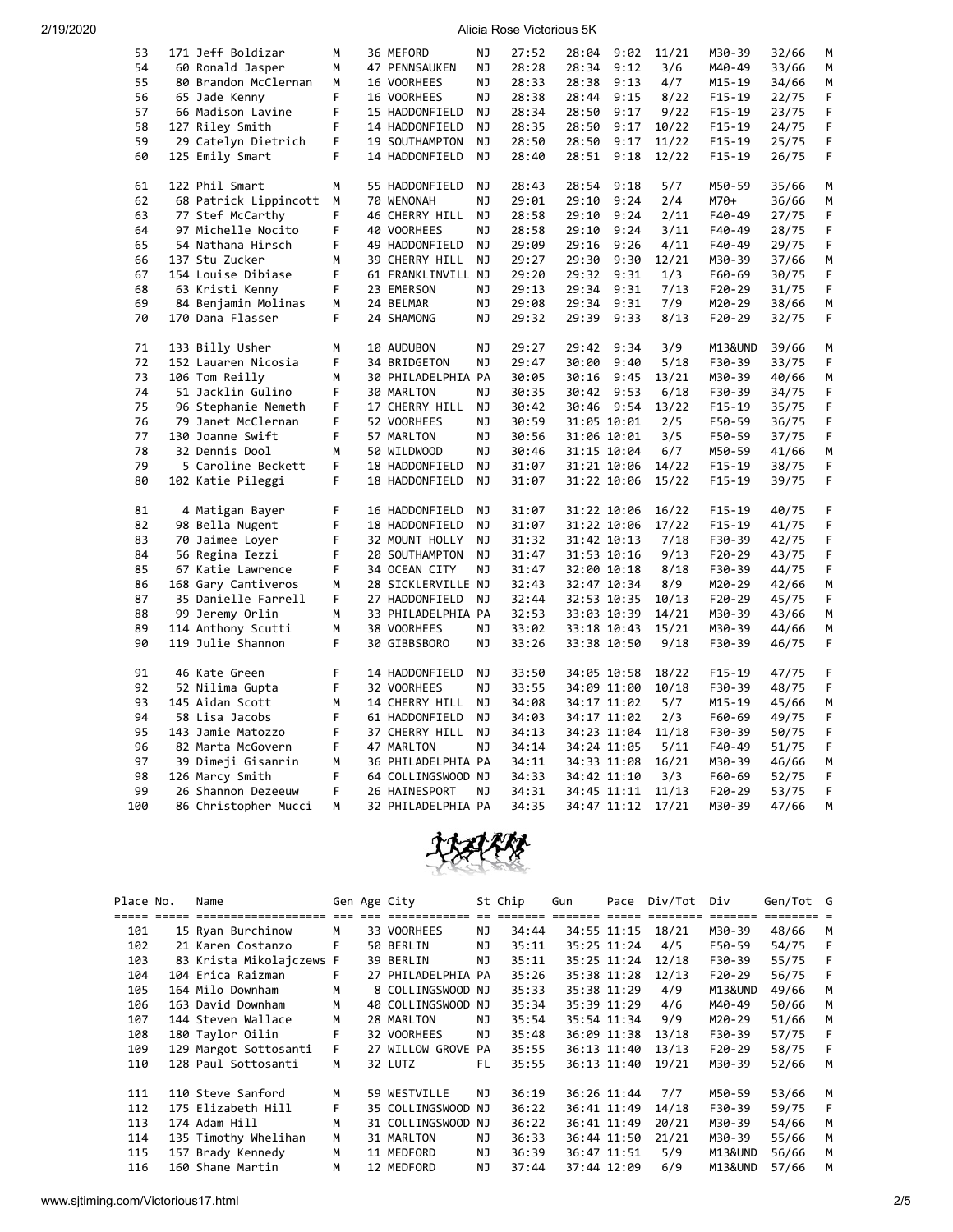| 117 | 113 Gil Scutti            | м  | 70 VOORHEES     | ΝJ  | 37:52                    | 38:02 12:15 | 3/4   | $M70+$             | 58/66 | M |
|-----|---------------------------|----|-----------------|-----|--------------------------|-------------|-------|--------------------|-------|---|
| 118 | 155 Lucas Kennedy         | м  | 8 MEDFORD       | NJ  | 37:59                    | 38:07 12:17 | 7/9   | M13&UND            | 59/66 | M |
| 119 | 159 Ian Martin            | M  | 12 MEDFORD      | NJ  | 38:00                    | 38:09 12:17 | 8/9   | M13&UND            | 60/66 | M |
| 120 | 158 Sean Kennedy          | м  | 42 MEDFORD      | NJ  | 38:03                    | 38:12 12:18 | 5/6   | M40-49             | 61/66 | M |
|     |                           |    |                 |     |                          |             |       |                    |       |   |
| 121 | 156 Melanie Kennedy       | F  | 44 MEDFORD      | NJ  | 38:17                    | 38:26 12:22 | 6/11  | F40-49             | 60/75 | F |
| 122 | 38 Gisha George           | F  | 33 VOORHEES     | NJ  | 39:48                    | 40:02 12:53 | 15/18 | F30-39             | 61/75 | F |
| 123 | 40 Ukpe Gisanrin          | F  | 35 NEWARK       | DE  | 40:09                    | 40:09 12:56 | 16/18 | F30-39             | 62/75 | F |
| 124 | 123 Julia Smart           | F  | 52 HADDONFIELD  | NJ  | 41:21                    | 41:32 13:23 | 5/5   | F50-59             | 63/75 | F |
| 125 | 57 Caren Izzo             | F  | 42 PHILADELPHIA | PA  | 41:20                    | 41:33 13:23 | 7/11  | F40-49             | 64/75 | F |
| 126 | 19 Emily Carroll          | F  | 41 MEDFORD      | NJ. | 41:48                    | 42:01 13:32 | 8/11  | $F40-49$           | 65/75 | F |
| 127 | 179 Kelly Steltz          | F  | 18 HADDONFIELD  | NJ  | 44:34                    | 44:50 14:26 | 19/22 | $F15-19$           | 66/75 | F |
| 128 | 2 Marcia Baker            | F  | 18 HADDONFIELD  | NJ  | 44:34                    | 44:50 14:26 | 20/22 | $F15-19$           | 67/75 | F |
| 129 | 100 Lauren Parsinitz      | F. | 30 GIBBSBORO    | NJ  | 45:00                    | 45:14 14:34 | 17/18 | F30-39             | 68/75 | F |
| 130 | 178 Lila Arnott           | F  | 17 TELFORD      | PA  | 45:28                    | 45:50 14:46 | 21/22 | $F15-19$           | 69/75 | F |
|     |                           |    |                 |     |                          |             |       |                    |       |   |
| 131 | 177 Hollie Walbrandt      | F  | 17 TELFORD      | PA  | 45:28                    | 45:51 14:46 | 22/22 | $F15-19$           | 70/75 | F |
| 132 | 165 Stacey Brown Daunha F |    | 40 COLLINGSWOOD | NJ  | 45:44                    | 46:02 14:49 | 9/11  | F40-49             | 71/75 | F |
| 133 | 150 Rocco Rice            | м  | 6 OCEAN CITY    | NJ. | 46:00                    | 46:04 14:50 | 9/9   | M13&UND            | 62/66 | M |
| 134 | 148 Brad Rice             | M  | 42 OCEAN CITY   | NJ. | 45:57                    | 46:07 14:51 | 6/6   | M40-49             | 63/66 | M |
| 135 | 136 Rebekah Wilcox        | F  | 39 PHILADELPHIA | PA  | 47:33                    | 47:50 15:24 | 18/18 | F30-39             | 72/75 | F |
| 136 | 43 Sharon Goodfellow      | F. | 45 VOORHEES     | NJ  | 48:24                    | 48:35 15:38 | 10/11 | F40-49             | 73/75 | F |
| 137 | 44 Josh Goodfellow        | M  | 14 VOORHEES     | NJ  | 49:38                    | 49:46 16:02 | 6/7   | $M15 - 19$         | 64/66 | M |
| 138 | 105 Zach Redrow           | M  | 18 VOORHEES     | NJ  | 49:37                    | 49:47 16:02 | 7/7   | $M15 - 19$         | 65/66 | M |
| 139 | 111 Edwin Schulnick       | M  | 79 VOORHEES     | NJ  | 51:35                    | 51:47 16:40 | 4/4   | M70+               | 66/66 | M |
| 140 | 149 Anna Rice             | F. | 8 OCEAN CITY    |     | NJ 1:00:33 1:00:41 19:32 |             | 1/1   | <b>F13&amp;UND</b> | 74/75 | F |
| 141 | 147 Lorie Rice            | F  | 41 OCEAN CITY   |     | NJ 1:00:32 1:00:42 19:32 |             | 11/11 | F40-49             | 75/75 | F |
|     |                           |    |                 |     |                          |             |       |                    |       |   |



### OVERALL WINNERS - 5K TOP 2 SCORE BASED ON GUN TIME

### TOP MALE FINISHERS

|    | Place O'All No. | Name                 | Ag City            |     | St Time |
|----|-----------------|----------------------|--------------------|-----|---------|
|    |                 |                      |                    |     |         |
|    |                 | 1 176 Dominic Lizzio | 34 BERLIN          | NJ. | 17:27   |
|    | 2               | 73 Anthony MacKlin   | 17 BERLIN          | N J | 18:22   |
| 3  | 3               | 89 Sean Murphy       | 33 PHILADELPHIA PA |     | 19:39   |
| 4  | 4               | 49 Billy Groble      | 21 CHERRY HILL     | N J | 19:44   |
| 5. | 5.              | 50 Daniel Groble     | 18 CHERRY HILL     | N J | 22:06   |

#### TOP FEMALE FINISHERS

|               | Place O'All No. | Name                 | Ag City            |     | St Time |
|---------------|-----------------|----------------------|--------------------|-----|---------|
|               |                 |                      |                    |     |         |
|               | 9               | 69 Kasey Louie       | 12 MOUNT LAUREL NJ |     | 22:53   |
| $\mathcal{P}$ | 14              | 87 Kristen Mueller   | 29 AUDUBON         | NJ  | 23:38   |
|               | 22              | 72 Tabitha MacKenzie | 21 ATCO            | N J | 25:46   |
| 4             | 23              | 92 Natalie Naticchia | 16 HADDONFIELD     | N٦  | 25:55   |
| 5.            | -24             | 142 Wayden Ay        | 18 HADDONFIELD     | N T | 25:55   |



5K AGE-GROUP RESULTS TOP 2 EACH AGE GROUP SCORE BASED ON CHIP TIME

# MALE AGE GROUP: 1 - 13 (2 WINNERS)

|               | Place O'All No. | Name               | Age City          |     | St Time |
|---------------|-----------------|--------------------|-------------------|-----|---------|
|               |                 |                    |                   |     |         |
|               |                 | 31 Nathan Donnelly | 13 BERLIN         | N J | 22:42   |
| $\mathcal{P}$ | 15              | 94 Will Nelson     | 8 CHERRY HILL NJ  |     | 23:49   |
| 3             | 70              | 133 Billy Usher    | 10 AUDUBON        | N J | 29:27   |
| 4             | 104             | 164 Milo Downham   | 8 COLLINGSWOOD NJ |     | 35:33   |

FEMALE AGE GROUP: 1 - 13 (2 WINNERS)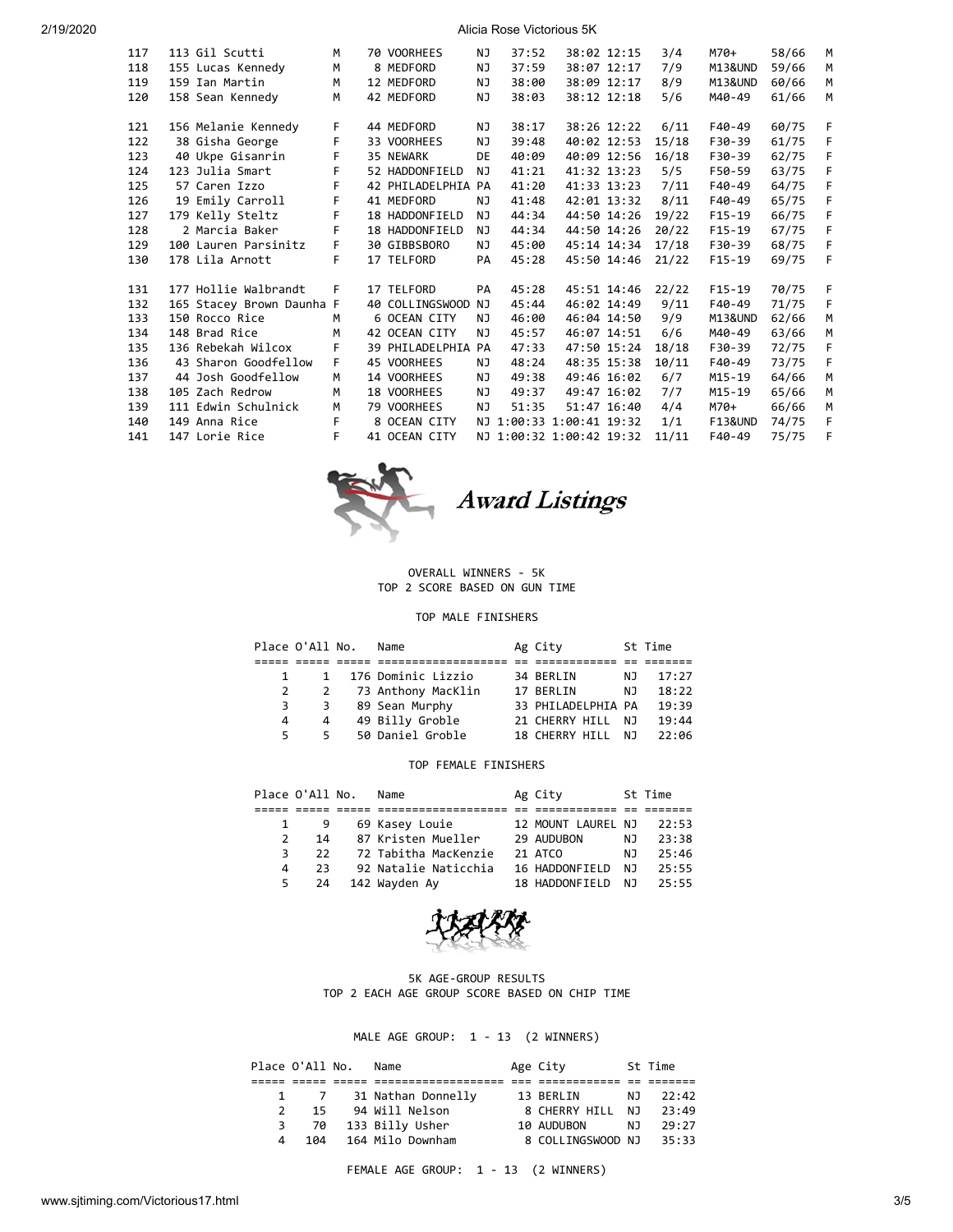|                |                 | Place O'All No. Name |                                                                                                                                                                                      | Age City 5t Time                         |           |                      |
|----------------|-----------------|----------------------|--------------------------------------------------------------------------------------------------------------------------------------------------------------------------------------|------------------------------------------|-----------|----------------------|
|                |                 |                      | 1 139 149 Anna Rice                                                                                                                                                                  | 8 OCEAN CITY NJ 1:00:32                  |           |                      |
|                |                 |                      | MALE AGE GROUP: 14 - 19 (2 WINNERS)                                                                                                                                                  |                                          |           |                      |
|                |                 |                      | Place O'All No. Name                                                                                                                                                                 | Age City 5t Time                         |           |                      |
| 1              |                 |                      |                                                                                                                                                                                      |                                          |           |                      |
| $\overline{2}$ |                 |                      |                                                                                                                                                                                      |                                          |           | NJ 22:03<br>NJ 24:01 |
| 3              | 31              |                      | 167 Sean Farrell                                                                                                                                                                     | 16 HADDONFIELD                           |           | NJ 26:52             |
| 4              | 54              |                      | 80 Brandon McClernan 16 VOORHEES                                                                                                                                                     |                                          | <b>NJ</b> | 28:33                |
|                |                 |                      | FEMALE AGE GROUP: 14 - 19 (2 WINNERS)                                                                                                                                                |                                          |           |                      |
|                |                 |                      | Place O'All No. Name                                                                                                                                                                 | Age City 5t Time                         |           |                      |
|                |                 |                      |                                                                                                                                                                                      |                                          |           |                      |
| 1              | -22             |                      | 92 Natalie Naticchia 16 HADDONFIELD                                                                                                                                                  |                                          | NJ 1      | 25:40                |
| $\mathbf{2}$   |                 |                      |                                                                                                                                                                                      |                                          |           |                      |
| 3              |                 |                      |                                                                                                                                                                                      |                                          |           | NJ 25:41<br>NJ 25:41 |
| 4              | 32              |                      | 25 Natalie Depersia 17 CHERRY HILL                                                                                                                                                   |                                          | <b>NJ</b> | 26:45                |
|                |                 |                      | MALE AGE GROUP: 20 - 29 (2 WINNERS)                                                                                                                                                  |                                          |           |                      |
|                |                 |                      | Place O'All No. Name                                                                                                                                                                 | Age City 5t Time                         |           |                      |
|                |                 |                      |                                                                                                                                                                                      |                                          |           |                      |
| $\mathbf{1}$   |                 |                      | 3 49 Billy Groble 21 CHERRY HILL NJ 19:41                                                                                                                                            |                                          |           |                      |
|                | $2 \t10$        |                      | 59 Brian Jacobs                                                                                                                                                                      | 24 HADDONFIELD                           |           |                      |
| 3              | 9               |                      | 22 Edward D'Armiento 26 LEBANON                                                                                                                                                      |                                          |           | NJ 22:41<br>NJ 22:50 |
| 4              | 17              |                      | 34 Scott Duckett 26 BLUE ANCHOR                                                                                                                                                      |                                          |           | $NJ = 24:44$         |
|                |                 |                      | FEMALE AGE GROUP: 20 - 29 (2 WINNERS)                                                                                                                                                |                                          |           |                      |
|                |                 |                      | Place O'All No. Name                                                                                                                                                                 | Age City                                 |           | St Time              |
|                |                 |                      |                                                                                                                                                                                      |                                          |           |                      |
| 1              |                 |                      |                                                                                                                                                                                      |                                          |           |                      |
| $\overline{2}$ |                 |                      |                                                                                                                                                                                      |                                          |           |                      |
|                | $\overline{3}$  |                      |                                                                                                                                                                                      |                                          |           |                      |
| 4              |                 |                      | 21 72 Tabitha MacKenzie 21 ATCO NJ 25:41<br>30 53 Abigail Higgins 25 MEDFORD NJ 26:37<br>29 78 Courtney McCarthy 25 PHILADELPHIA PA 26:39<br>42 153 Kim McDonald 28 AUDUBON NJ 27:33 |                                          |           |                      |
|                |                 |                      | MALE AGE GROUP: 30 - 39 (2 WINNERS)                                                                                                                                                  |                                          |           |                      |
|                |                 |                      | Place O'All No. Name                                                                                                                                                                 | Age City 5t Time                         |           |                      |
| 1              |                 |                      |                                                                                                                                                                                      |                                          |           | 19:39                |
| $\overline{2}$ | - 5             |                      | 3 89 Sean Murphy 33 PHILADELPHIA PA<br>5 71 Ryan Loyer 31 MOUNT HOLLY NJ<br>71 Ryan Loyer                                                                                            |                                          |           | 22:11                |
|                |                 |                      | 3 11 24 Todd Deluca 39 CHERRY HILL NJ 22:55                                                                                                                                          |                                          |           |                      |
| 4              | 14              |                      | 109 Daniel Rosenthal 31 VOORHEES                                                                                                                                                     |                                          | NJ 1      | 23:44                |
|                |                 |                      | FEMALE AGE GROUP: 30 - 39 (2 WINNERS)                                                                                                                                                |                                          |           |                      |
|                |                 | Place O'All No. Name |                                                                                                                                                                                      | Age City 5t Time                         |           |                      |
| 1              |                 | 28 —                 | 11 Lauren Boldizar                                                                                                                                                                   | 34 MEDFORD                               | <b>NJ</b> | 25:58                |
| $\overline{2}$ |                 |                      | 43 131 Carrie Trantas                                                                                                                                                                |                                          |           |                      |
| 3              | 48              |                      | 62 Amanda Kelly                                                                                                                                                                      |                                          |           |                      |
| 4              | 51              |                      | 162 Traci Kelly 36 MARLTON                                                                                                                                                           |                                          | NJ        | 27:48                |
|                |                 |                      | MALE AGE GROUP: 40 - 49 (2 WINNERS)                                                                                                                                                  |                                          |           |                      |
|                |                 | Place O'All No.      | Name                                                                                                                                                                                 | Age City                                 |           | St Time              |
|                |                 |                      |                                                                                                                                                                                      |                                          |           |                      |
|                |                 |                      |                                                                                                                                                                                      | 43 AUDUBON                               |           | NJ 22:08             |
|                | $2 \rightarrow$ |                      | 12 20 Jon Chucas                                                                                                                                                                     |                                          |           | 23:05                |
| 3              | 53              |                      | 60 Ronald Jasper                                                                                                                                                                     | 48 HADDON TOWNS NJ<br>47 PENNSAUKEN   NJ |           | 28:28                |
| 4              |                 |                      | 105 163 David Downham 40 COLLINGSWOOD NJ                                                                                                                                             |                                          |           | 35:34                |
|                |                 |                      | FEMALE AGE GROUP: 40 - 49 (2 WINNERS)                                                                                                                                                |                                          |           |                      |
|                | Place O'All No. |                      | Name                                                                                                                                                                                 | Age City                                 |           | St Time              |
|                |                 |                      |                                                                                                                                                                                      |                                          |           |                      |
| 1              | 49              |                      | 10 Jessica Blake                                                                                                                                                                     | 43 HADDONFIELD<br>46 CHERRY HILL         | NJ 1      | 28:00                |
| $\overline{2}$ | 62              |                      | 77 Stef McCarthy                                                                                                                                                                     |                                          | <b>NJ</b> | 28:58                |
| 3              | 63              |                      | 97 Michelle Nocito 40 VOORHEES                                                                                                                                                       |                                          | NJ<br>NJ  | 28:58                |
| 4              | 64              |                      | 54 Nathana Hirsch                                                                                                                                                                    | 49 HADDONFIELD                           |           | 29:09                |

4 64 54 Nathana Hirsch 49 HADDONFIELD NJ 29:09